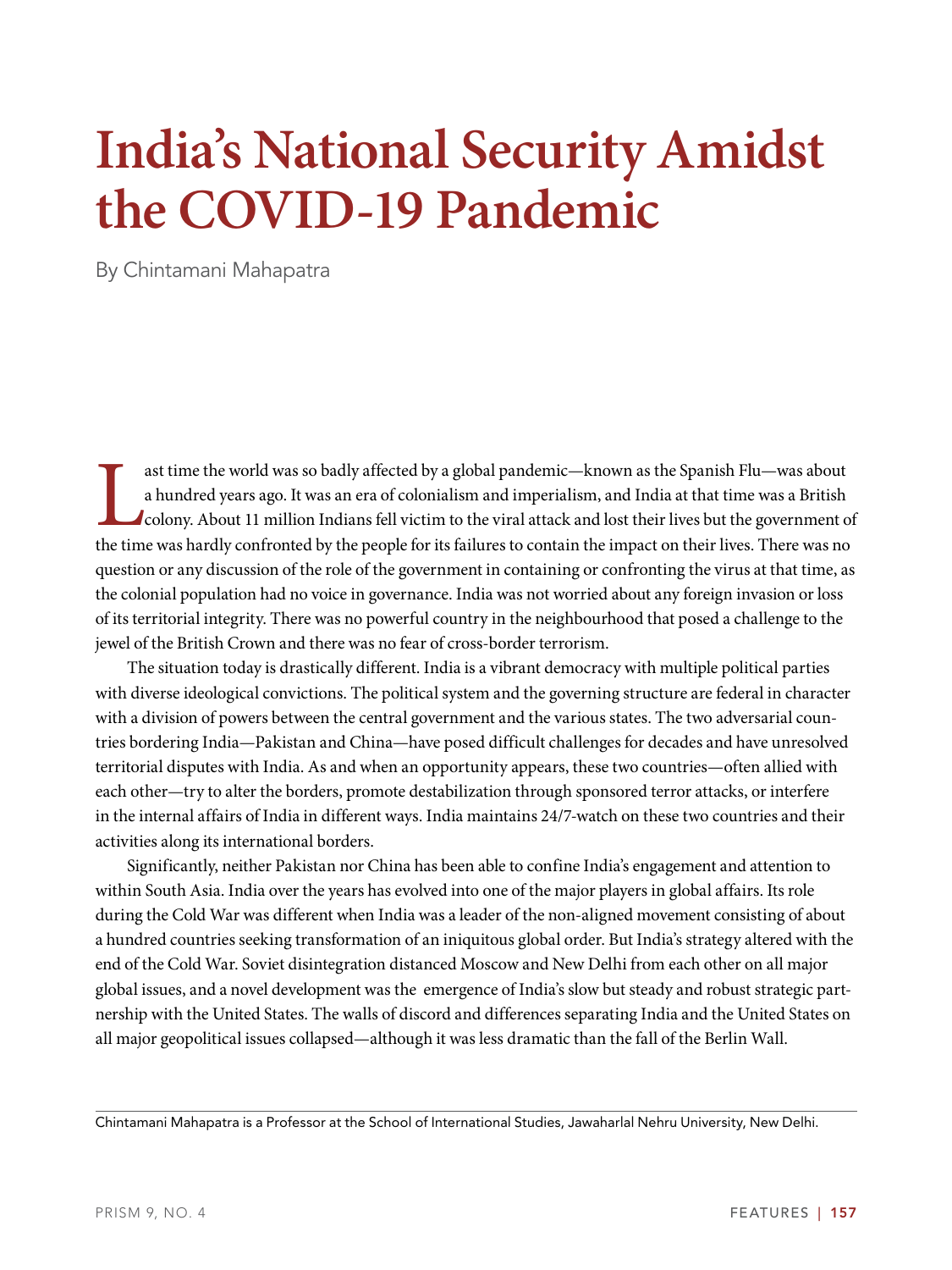As the Indian economy liberalized and grew at a much higher pace than the so-called "Hindu rate of growth," the Indian middle class expanded the domestic consumer bazaar and Indian foreign policy took a more pragmatic turn than previously, India looked beyond South Asia. Its vision extended to a much larger region—the Indo-Pacific region to make its presence, expand its foothold and seek a constructive order. This is where the convergence of Indian and American interests peaked, and Japan and Australia subsequently joined in a Quadrilateral Initiative in the face of disruptive activities by a rising China aspiring to shape a Sino-centric regional order.

However, when the COVID-19 pandemic spread to India, the country faced both internal security gaps and external strategic challenges. Like perhaps every other country in the world, the first major challenge to India came from an inadequate health infrastructure in the country. Having been aware of the outcome of COVID-19 outbreaks in China, Europe, and the United States, the Indian government took a timely step and announced a national lockdown. It was an abrupt announcement giving little time to people, businessmen, companies, and others to prepare for a lockdown even mentally.

The first wave of the COVID-19 pandemic was handled deftly despite an unprepared and inadequate health infrastructure and India was able to develop two vaccines, one indigenous and the other with a foreign collaboration, to protect its citizens. The economic consequences were handled by an impressive stimulus package and food subsidy with the expectation that there would be a V-shaped economic recovery after the pandemic.

As life began to return to normalcy, complacency in all sections of the society, including the political class, resulted in a second wave of the viral infection that had a devastating impact on lives, livelihood, and economic prospects, and threatened to

undermine the national self-confidence of the country as a major global player. The largest producer of vaccines in the world became a net importer of vaccines. The largest producer of oxygen in the world had the most acute shortage of oxygen in the hospitals to meet the unprecedented demand for it from COVID-19 patients. The political instability potentially arising from farmers' agitation, the invisible insecurity of the masses resulting from the mass media coverage of the infected, the rising number of unreported crimes, and the psychological impact of the negative economic consequences does not appear to have impacted the country's position as a vibrant democracy, influential international actor, and a country destined to overcome the economic and financial difficulties sooner rather than later.

# **Domestic Fallout**

While India observed the lockdown and the spread of the virus was contained to an extent, its impact on the livelihood of hundreds of thousands of labourers in the informal sector was severe. As the dilemma of life versus livelihood exploded, reverse migration of these labourers from cities to their respective homes in small towns and villages multiplied both the health conditions of the masses and job insecurity of millions of labourers in the unorganised sector of the economy. The migrant labourers were potential carriers of the virus to their respective hometowns or villages and at the same time their loss of jobs endangered the economic sustainability of their families.

Significantly, the pandemic not only affected labourers but also small and medium businesses as well as the corporate sectors. The lockdown led to a closure of restaurants, malls, travel and transportation, the entertainment industry, and industries producing mass consumer goods. Though the wealthy incurred unaccountable financial losses, the poor lost their sources of livelihood and, the income divide in the society widened. Millions, who had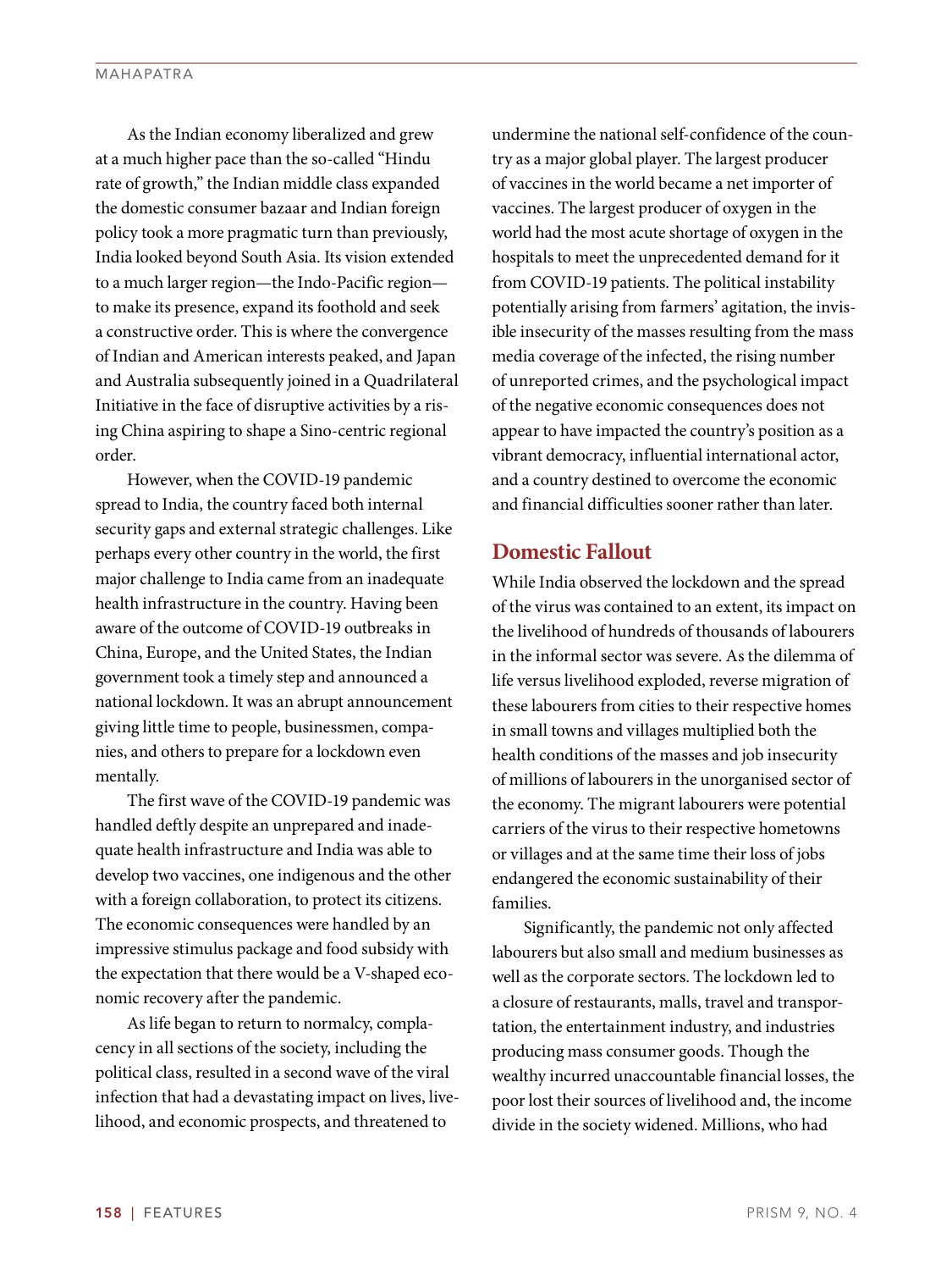once been above the poverty line were pushed below that line and those who were already below the poverty line fell into abject poverty.

The role of government becomes fundamental during health crisis of such gargantuan proportions as the entire economy is negatively affected. Diverse sets of data were reported in the media about the massive reduction in the Gross Domestic Product (GDP) growth rate, an unprecedented rise in the unemployment rate, the plight of the homeless, huge industrial losses, and many more negative consequences. Whether the economy is going to have a V-shaped recovery or U-shaped recovery are matters of debate amidst inadequate data and rapidly changing scenarios. Prognostication of the future and the impact of the COVID-19 pandemic on current economic activity or the trajectory of the future recovery cannot be assessed accurately at this time or in this article. That is the realm of economists and statisticians to debate and deal with.

But the palpable and overwhelming impact of the pandemic on the production and sales of industries or service sectors, the cost of living for individuals, and the fall in revenues of the state governments and the central government are telling. The financial insecurity and anxiety over the future has taken a great psychological toll among the people making the mental health conditions of the masses perilous. The capitalist and managerial class, salaried class, and stock market traders too have been adversely affected by the pandemic, of course, in varying degrees and dimensions. The mere thought of the opportunity cost of the pandemic is chilling.

The impact on the Indian economy of the first wave of the pandemic in early 2020 was severe. The worst victims were the poor people who were provided minimum rations, free of cost, as Prime Minister Narendra Modi announced a policy providing free food grains to about 800 million people until November 2020.<sup>1</sup> In addition, a stimulus

package of about \$266 billion was announced to assist small and medium companies and to help create employment and enhance consumer spending. However, analysts pointed out that this package of assistance was by and large liquidity support given to banks to provide credit, and the government's welfare programs were in fact quite limited. In any case, the fiscal deficit of the central government increased and has been estimated to be more than \$200 billion and is expected to rise further. In any case, the overall GDP decline during 2020-21 was to the tune of 7.3 per cent, which was the first such contraction of the economy in four decades.<sup>2</sup>

The severity of the impact of the economic contraction is reflected in the fact that about 32 million people lost their middle class ranking and 75 million descended below the poverty line.<sup>3</sup> The economic growth forecast after the second wave varies. According to the Reserve Bank of India, "The impact of the second wave on the real economy seems to be limited so far in comparison with the first wave" due to "the localised nature of lockdowns, better adaptation of people to workfrom-home protocols, online delivery models, e-commerce and digital payments."<sup>4</sup> The government of India reportedly believes that the GDP in 2021-22 will grow at the rate of 10.5 percent, but the State Bank of India and a few foreign banks have lower expectations. The fact, however, remains that the calculation is based on the low base year of 2020-21.<sup>5</sup>

The financial insecurity of poor people and the rising income inequality between socio-economic classes in society has posed substantial challenges for the maintenance of social cohesion and domestic peace. People belonging to all social strata have been affected negatively to varying degrees and their physical, psychological, and social insecurity have no easy solution in the immediate to medium term. The psychological toll, especially during the second wave of the COVID-19 pandemic, simply cannot be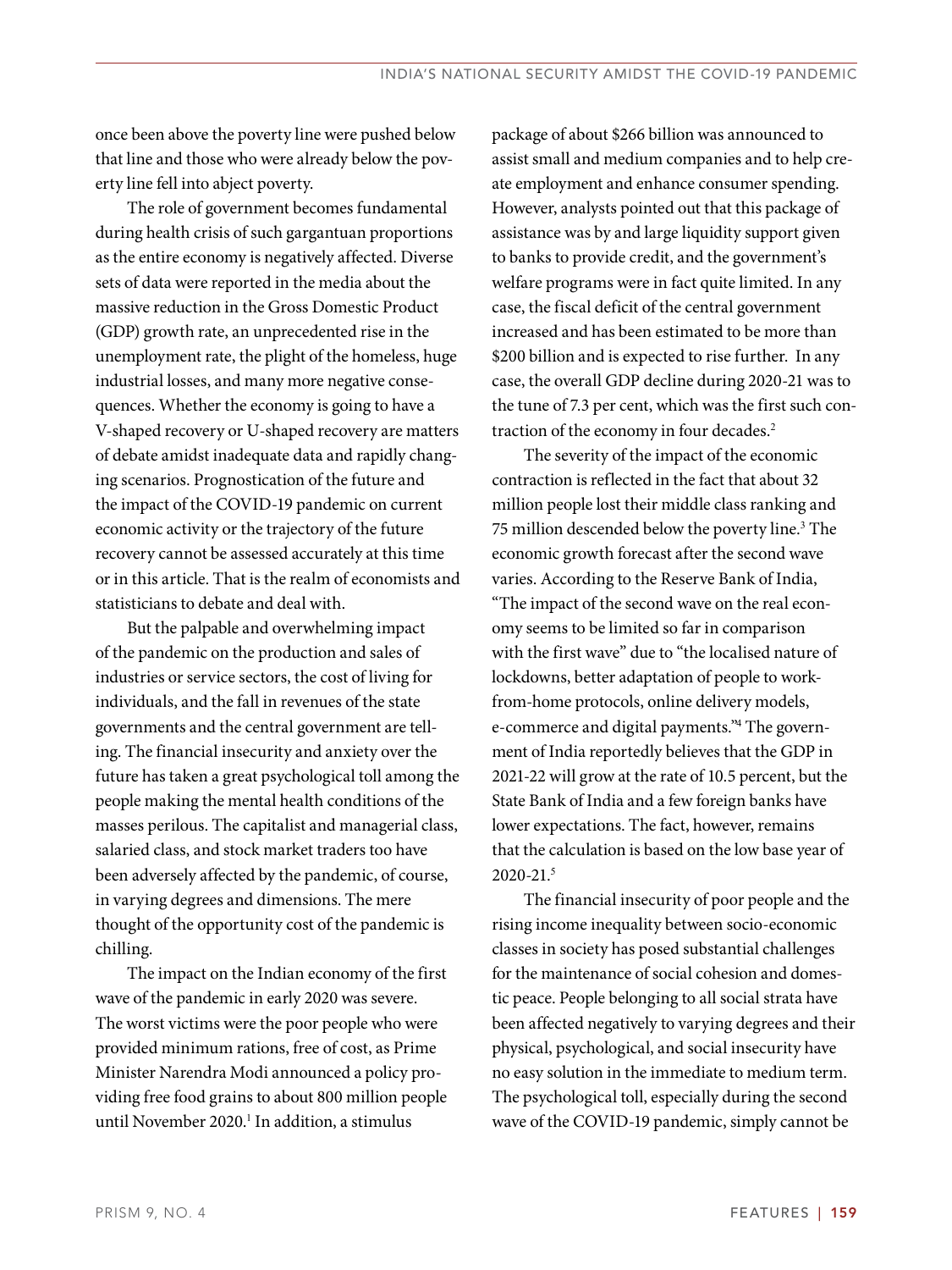

A group of Indian people with face mask, falling in line for some food along a public road, distributing food packets and masks to the daily wagers and homeless. New Dheli, India. (Photo by PradeepGaurs at Shutterstock ID: 1984587932. May 31, 2021)

imagined, even as hundreds of thousands of families around the country lost their near and dear ones for various reasons, including the shortage of oxygen, medicines, and ventilators. The cremation grounds in some cities could not accommodate the dead for weeks! Children lost their parents, older parents lost their young children, and the breadth and length of the social consequences of this pandemic cannot be fully assessed at present.

As India gripped the social, psychological, and economic insecurity, one concomitant outcome of the pandemic has been the rising crime rate in India. Thefts have increased as have domestic and gender violence. Cybercrime of various types, including phishing, bullying, and blackmailing has also increased. It is important to underline that academic analysis of crime based on available data will not reflect the reality accurately. In fact, police and other security forces were so involved in helping combat the pandemic that data collection and collation have suffered. In addition, political violence by Maoist insurgents in interior India kept the security forces engaged at a time when their assistance in helping the COVID-19 patients was crucial.

The role of the security forces, particularly police and paramilitary forces, during the pandemic has been critical in ensuring that lock-down guidelines were not violated by people and order prevailed around hospitals, health centers, and even cremation grounds. By guarding the streets, railway stations, airports, and bus stands, the security forces contributed considerably in handling the pandemic.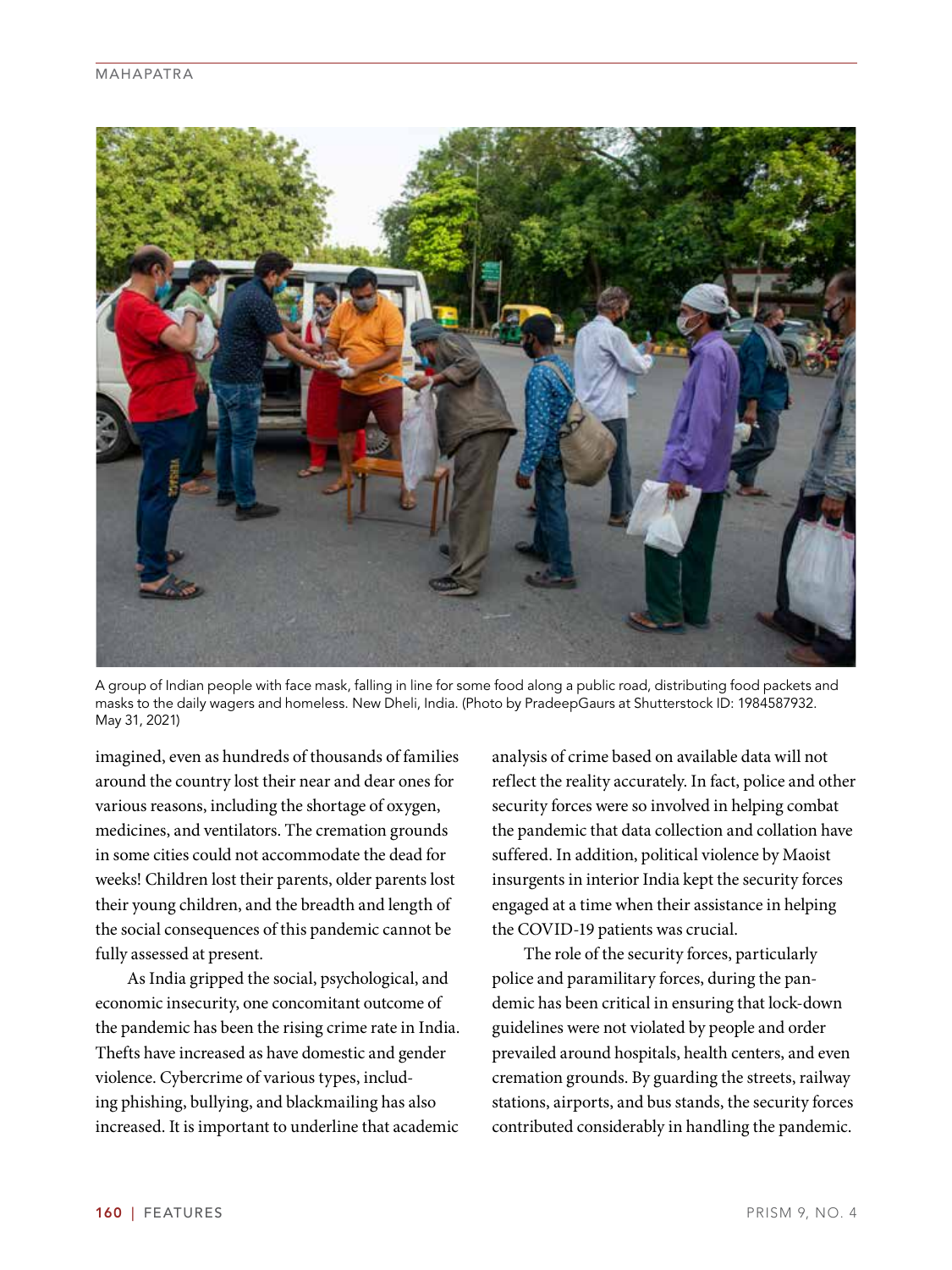

Covid 19 Corona Virus 21 days lockdown in India. Police on duty to stop people from roaming in city and make them follow lockdown to prevent spread of Corona. Bharuch, Gujarat / India. (Photo by Kunal Mahto at Shutterstock ID: 1702650391. April 5, 2020)

In fact, while providing these critical services, many security personnel themselves got infected with the COVID-19 virus.

As if the plight of people infected with the virus and the health workers involved in treating them were not enough, persistent farmer agitation in north India through the pandemic period contributed to instability and the further spread of the virus. The central and a few state governments failed to judge the virulence with which a second wave of the pandemic would engulf India and indulged in open political campaigns, which in hindsight further spread the virus.

It was on 30 January 2020 that reports first appeared of a confirmed case of COVID-19 infection in India. A student from Kerala who returned home from Wuhan University for vacation tested positive. Thereafter the number of positive cases increased rapidly and on 24 March 2020, the Prime Minister Modi announced a national lockdown of three weeks duration. As the first wave of the pandemic decelerated, the relaxation of restrictions gave way to complacency; wedding parties, political rallies, and religious gatherings resumed. By the second week of March, it had become clear that the rising number of positive cases was assuming the proportion of a wave, and the worst phase of the second wave caused enormous loss of lives during April-May 2021. At the height of the second wave, the number of new cases rose to more than 400,000 per day. At the time of writing, there is a decline of the second wave and the daily new cases have come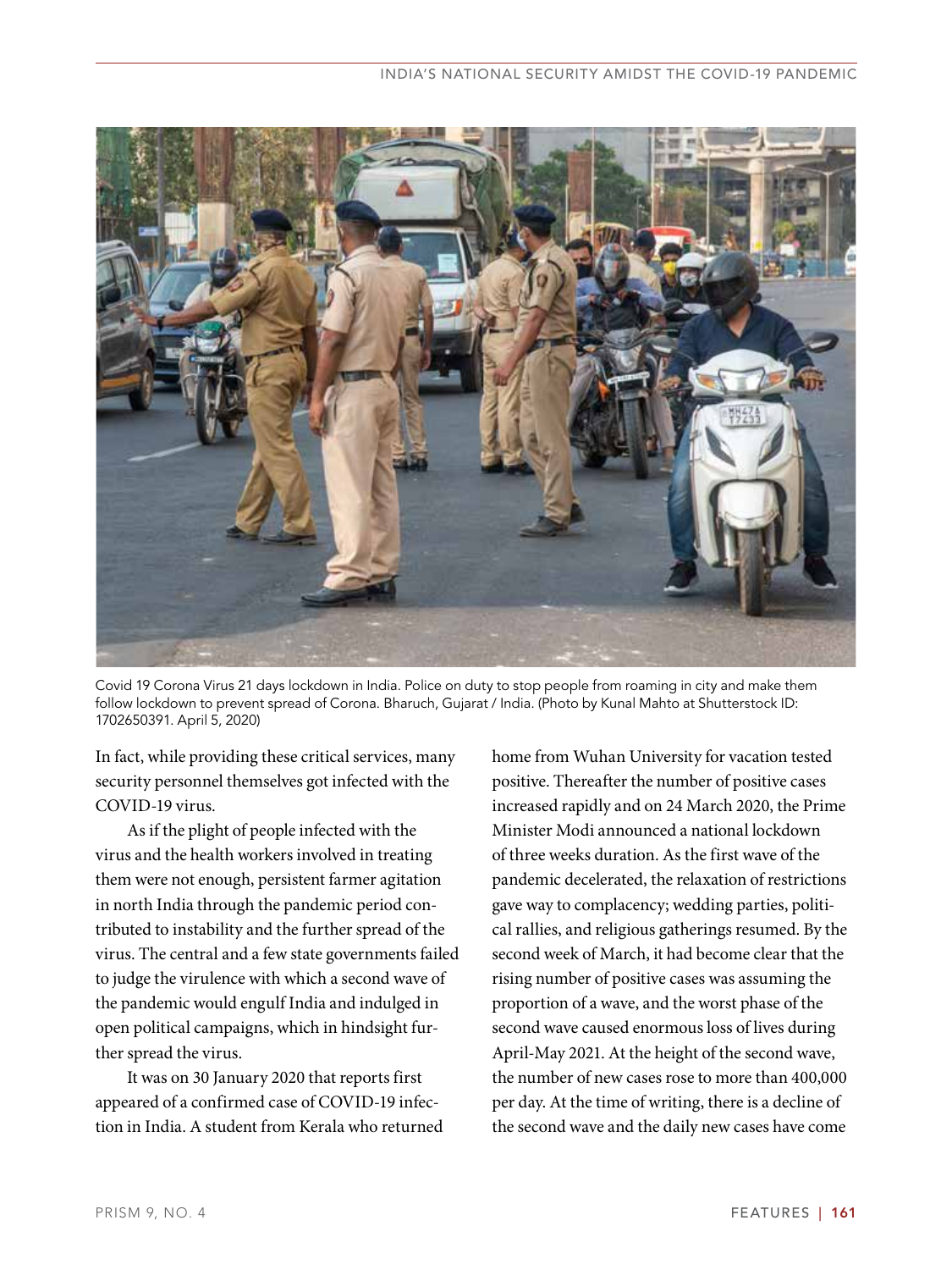#### MAHAPATRA

down to about 60,000. This is not a small number, although in the global tally of daily new cases India's number one ranking has yielded to Brazil—and as a percentage of the population India's number may be smaller than that of other countries.

The daily talk of a forthcoming third wave of the pandemic has generated fear among sections of the public, even as large-scale violations of COVID-19 guidelines in marketplaces and public transport persist. Preparations by health departments in different parts of India are moving ahead to avoid a second wave type disaster, but the responsibility also lies on the masses and their behaviour.

Many analysts believed that if elections were to be conducted, the political leadership could have restricted political rallies and should have campaigned through the audio-visual media and social media. Future historians systematically researching the COVID-19 pandemic in India will surely blame the political leadership, political activists and agitators, and even the mass religious functions and celebrations for contributing to the rapid spread of the virus and contributing to the woes of the people in terms of loss of lives and livelihoods.

While India certainly felt insecure during the pandemic, due to the developments described above, credit should be given to the government for ensuring overall social stability. All essential goods were available, industrial and agricultural activities resumed in a measured way, there was no communal strife, class conflicts, mass hunger, or severe law and order breakdown that could have threatened the internal cohesion of the country. The economic stimulus package provided by the government to various sectors of the economy through its budgetary allocations and the provision of free rations to the downtrodden were admirable steps. The central and state governments quickly learned from their mistakes while tackling the pandemic and the federal structure of the political system remained intact. There was an exchange of words between the ruling party and the opposition, with accusations and counter accusations regarding the way the pandemic was handled. But these are part and parcel of democratic societies.

Given India's size, and public health being an issue handled primarily by state governments, there were several variations in the implementation of measures to tackle the pandemic. Maharashtra state had the highest number of COVID-19 cases. Surprisingly, four South Indian States were also severely affected by the rising cases of the pandemic—Kerala, Karnataka, Andhra Pradesh, and Tamil Nadu. Significantly, states that held elections for their legislative assemblies and allowed mass political rallies, such as Tamil Nadu, West Bengal, and Assam, experienced a rapid rise of COVID-19 cases. The worst hit was the national capital, Delhi, where shortages of intensive care units (ICU), hospital beds, oxygen cylinders, and medicines made headlines around the world. At the peak of the wave new cases exceeded 27,000 per day. The plight of the patients, desperation of their family members, shortages of space even in cremation ground dominated the media and spread fear across the country. However, as the second wave began to recede, governments appeared wiser and began preparations to handle a possible third wave.

## **External Security**

At nearly the time the COVID-19 pandemic arrived in India, a major test to India's territorial integrity came from China actions along the Sino-Indian border (known as the Line of Actual Control or LAC). Chinese troops approached the LAC with the possible intention of occupying territory and altering the border to their advantage. This action took place when China had reportedly managed to control the pandemic at home while other countures—including India—were weakened by the ongoing pandemic.

That China had occupied disputed islands and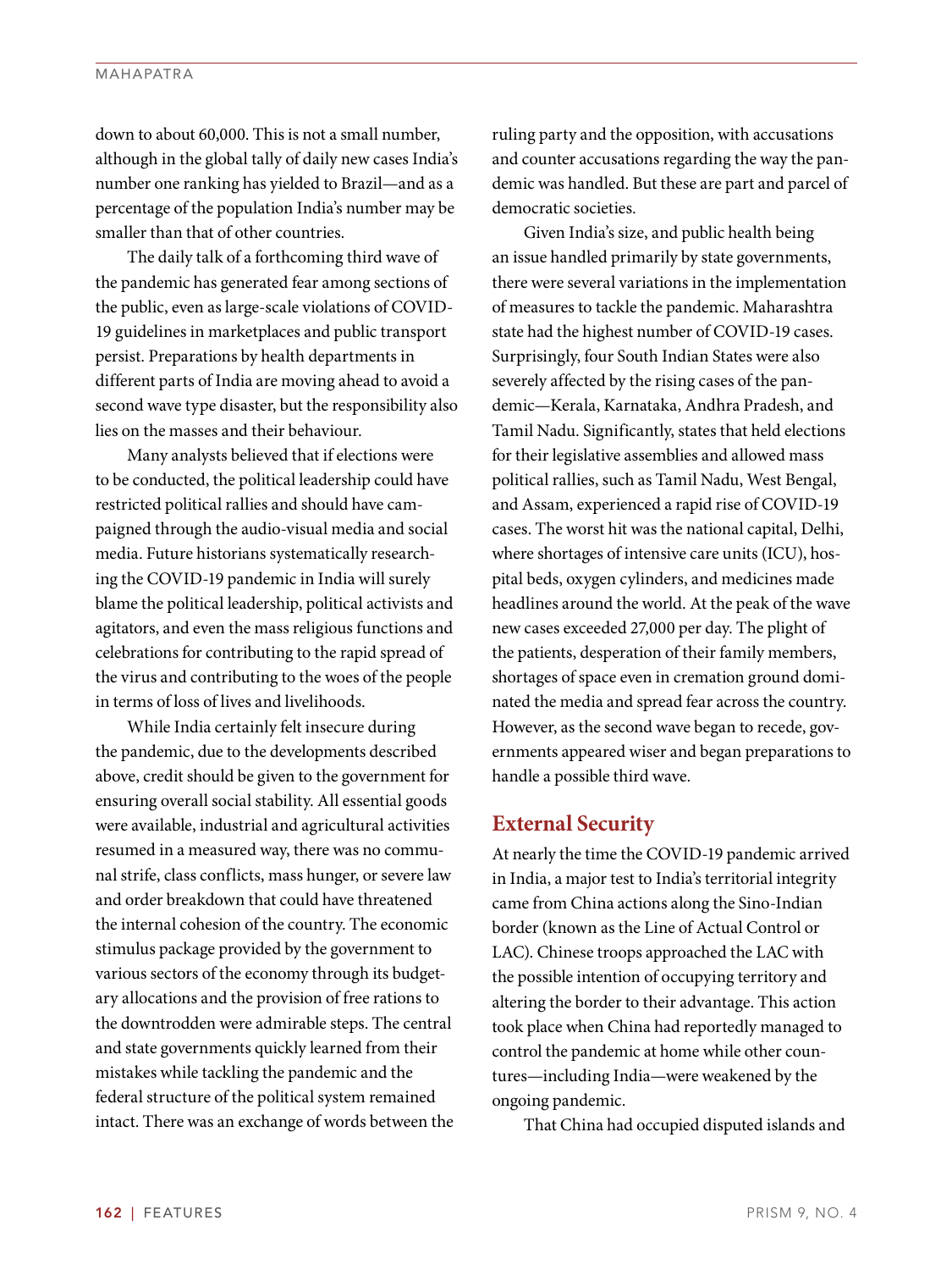claimed sovereignty over almost 90 percent of the South China Sea was well-known. The outlandish Chinese claims though had no takers. Philippines took a case to the International Court of Arbitration, but China openly defied the verdict of the court decision rejecting China's claim. Still not many in India or in the international community anticipated China's move along the Indian border while the Indian government was seriously engaged in battling the COVID-19 pandemic. It was also unexpected because Prime Minister Modi had significantly expanded cooperative ties with China and had interacted with Chinese President Xi Jinping more frequently than any other world leader during his tenure in office.

China's actions along the LAC coincided with the preoccupation of the United States and Europe with the lethal pandemic that originated in China. They also coincided with India's growing role in world affairs and rising U.S.-India cooperation in the Indo-Pacific region. Wary of a new concept of the Indo-Pacific that brings the United States, Japan, India, and Australia together and India's rising profile in the emerging Asian power balance, China appears to have adopted a strategy that engages, confronts, and tests India by enlarging its troop presence along the LAC. Beijing was infuriated by India's ability to prevent China from grabbing the territory of Bhutan at Doklam in 2017. A failure now to prevent Peoples Liberation Army (PLA) incursions into Indian territory would deal a blow to India's ambition to be a major international power, damage the U.S. strategy of partnering with India to contain China, and simultaneously kill the QUAD initiative in its bud. No time was more propitious in Chinese calculations for realising this goal than the preoccupation of the United States, Europe, and India with the pandemic.

The Modi government's robust response to the Chinese troop movements along the LAC—deploying Indian troops, acquiring material hardware

through arms purchases, showing the country's readiness to fight a war if required, proactive diplomacy to expose Chinese intentions, and taking all steps necessary to strengthen the evolving Quad mechanism—are worthy of note. From occasional brawls between PLA soldiers and Indian forces, to the construction and dismantling of temporary structures on land claimed by India, to violent physical fights in the Galwan Valley causing casualties on both the sides, China was apparently testing how far India would go to protect its territorial integrity. At the time of writing the situation remains a stalemate and China has not refrained from tactical moves to increase control over the disputed territory along the Sino-Indian border. But India has both shown maturity in handling the situation and demonstrated its ability to prevent any kind of repeat of the experience of the Sino-Indian war of 1962.

While China did pose an immediate danger to India's national security amidst the pandemic, Pakistan failed to destabilize Kashmir, a priority of its foreign policy in South Asia. The change of Kashmir's status instituted by India in August 2019 was highly resented by Pakistan which made every effort to accrue political and diplomatic capital from India's action. But the pandemic apparently had a sobering impact on Pakistan. The difficulty encountered by the much-advertised China-Pakistan Economic Corridor (CPEC) project, a downturn in its national economy leading to an urgent need of foreign assistance to sustain its economy, the prospects of Western troop withdrawals from Afghanistan and its concomitant uncertainties could be the reasons Pakistan did little to affect the ground realties in Kashmir.

# **Gaining Soft Power**

A country's positive global image is key to diplomatic and even perhaps economic success. The national security apparatus of every country seeks to build and ensure a positive image. It also works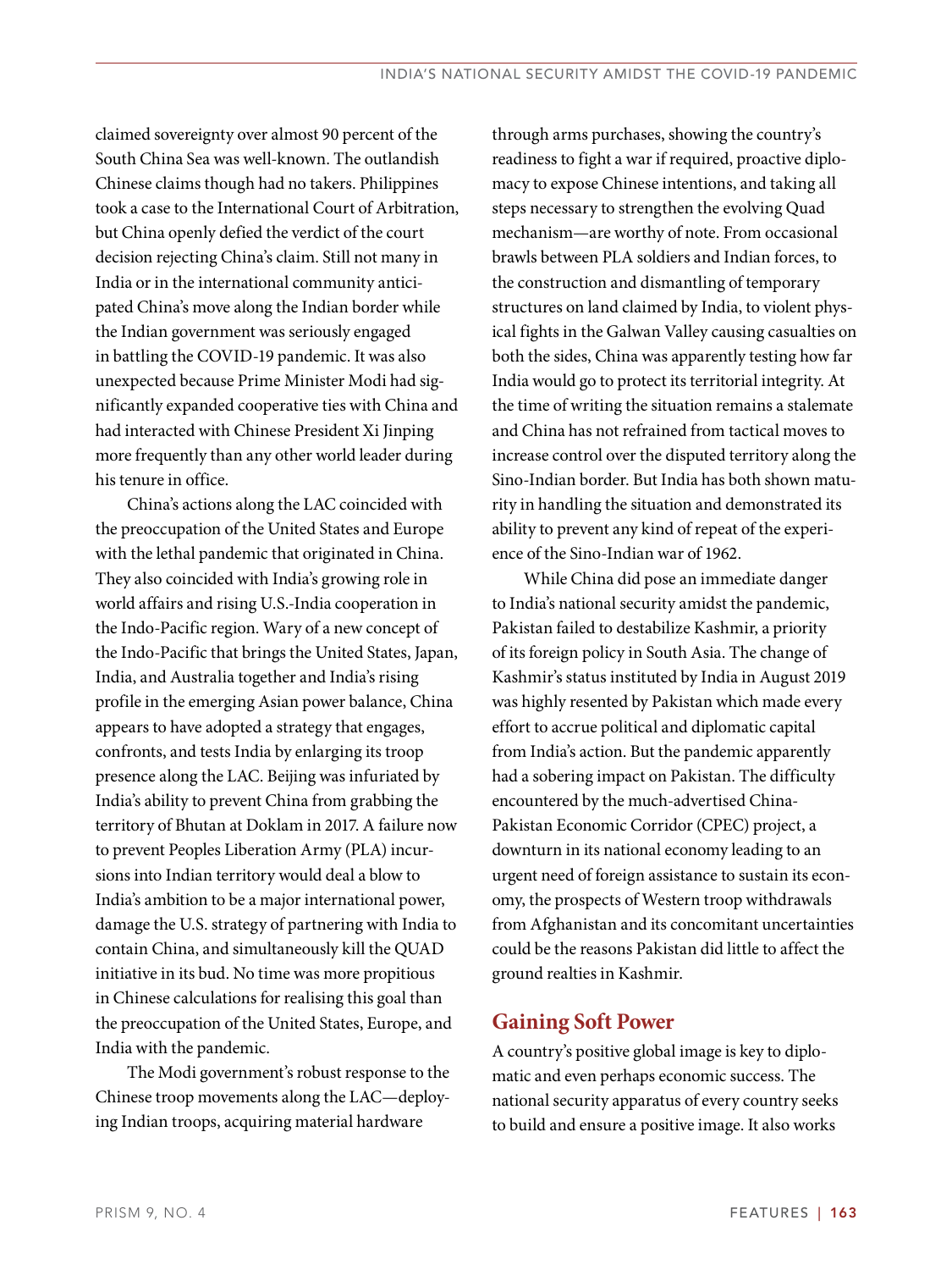as an important soft power element that attracts others and helps foster constructive ties. The Modi Government was remarkably successful in portraying a positive image of India by providing millions of vaccines to many countries during the first wave of the pandemic, including free vaccines to neighbouring countries. This projected both India's ability to handle a health crisis of such colossal proportions at home as well as India's growing role in global affairs and management of the global commons.

There is no doubt that the mere virulence and speed of transmission of COVID-19 during the second wave not only surprised India but also raised questions about the export of vaccines that could have been used first to save lives within India. As television screens telecast the plight of the patients infected with the virus due to shortages of hospital beds, oxygen cylinders, ventilators, and some precious medicines, opposition parties and the public at large questioned the government's vaccine diplomacy. The country that produced the largest amount oxygen became a net importer of it. The country that provided COVID-19 related assistance to even a rich and powerful country like the United States had to ask for foreign assistance.

However, while India's vaccine diplomacy faced loud criticism on the domestic front it was successful in projecting a positive image of India abroad. It also helped India receive pandemic-related assistance later. When President Joe Biden made a statement that India stood by the United States at the time of its need and now it was America's turn to help India, the statement exemplified the success of the government's efforts to promote India's soft power. India proved itself to be one of a relatively small number of nations able to develop a vaccine in the midst of a major public health challenge. When vaccine nationalism gripped the world, India sought to promote vaccine internationalism. This was in keeping with India's national security interests.

In fact, China had an image problem vis-à-vis

India's vaccine diplomacy. Being under international scrutiny for its unwillingness to inform the international community of the discovery and spread of COVID-19 in a timely manner, India's vaccine donations and exports to multiple countries were a bitter pill for China to swallow. It appeared as though China was responsible for the pandemic and India was one of the saviours. China did eventually extend its support to other countries in their efforts to combat the pandemic by supplying personal, protective equipment, medicines, and its own vaccines, but public anger toward China was palpable. Beijing's alleged non-cooperation into the origin of the virus, and its alleged interference and pressure within the World Health Organization as well as retaliation against countries proposing an international investigation further fuelled anger against China.

## **Concluding Observations**

Prior to the pandemic India's defence and security policies had attracted attention because under Prime Minister Modi India had begun to play an augmented and active major power role in world affairs. During this time, in relative terms, China's image had taken a severe beating resulting from Beijing's aggressive island grabbing in the South China Sea, picking fights with or bullying Japan, Vietnam, and smaller Southeast Asian countries, its predatory economic practices including within the Belt and Road Initiative, associated debt trap lending, mistreatment of its Uighur minority described by some as "genocide," and unfair trade practices, among many other causes for global concern.

Pakistan, on the other hand, had failed in its decade-old policy of exporting, sponsoring, and equipping terrorists to destabilize India. As the Indian economy grew and was on the verge of transforming the country into an economic powerhouse, Pakistan's economy was sinking by the day. Competing with India by adopting unviable strategies had become too expensive for Pakistan—a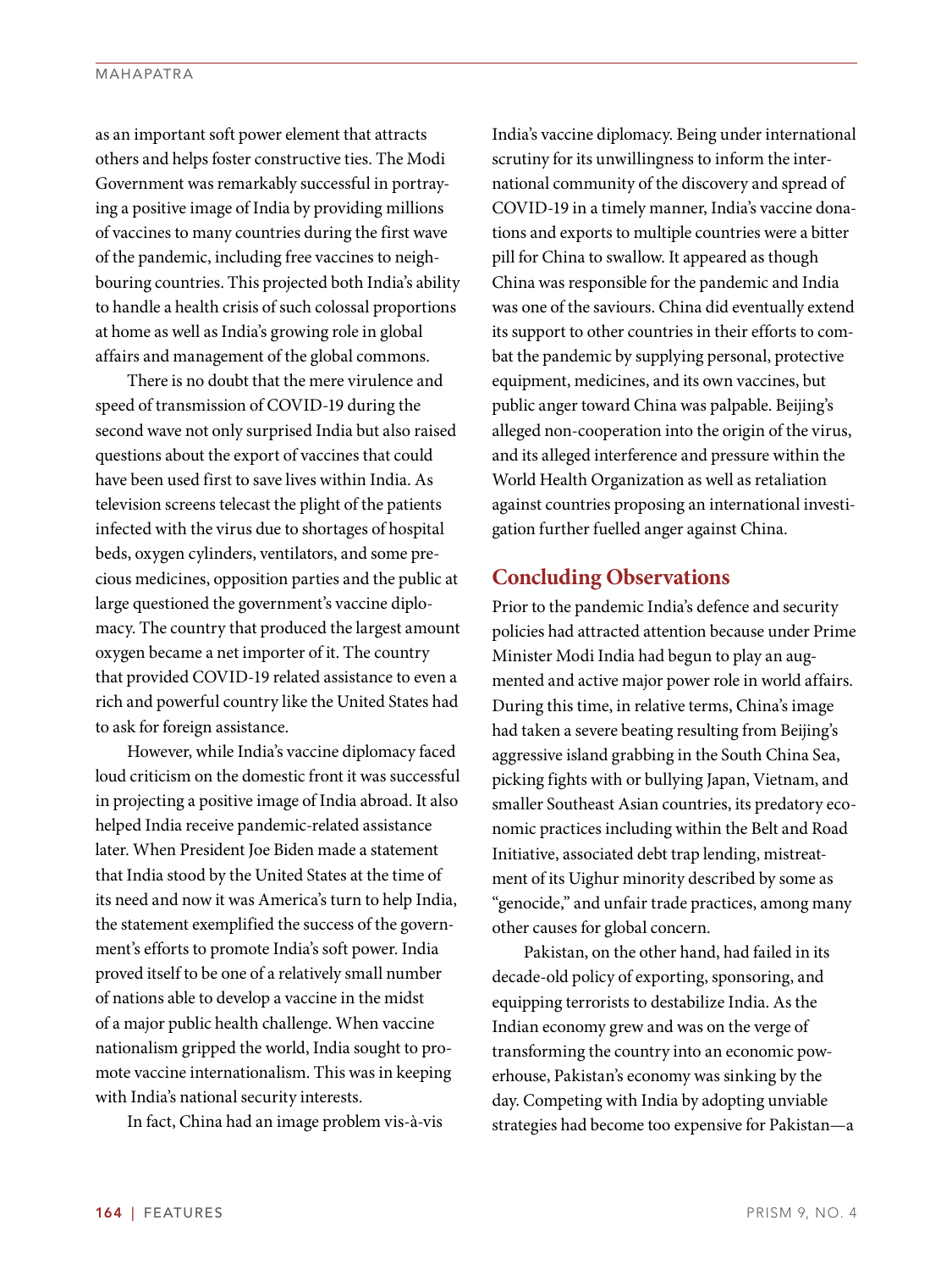fact reflected by India's surgical strikes against anti-India terrorist camps inside Pakistani territory. Islamabad had been thoroughly discredited for making terrorism an instrument of state policy and its inability to mobilize the Islamic countries against India. Its persistent efforts to internationalize the Kashmir issue have also been fruitless.

India in the meantime was fast emerging as an active player in international affairs and its strategic partnership with the United States had solid bipartisan support in the American political community. The Indo-Pacific strategy of the United States, first unveiled by the Trump Administration and later endorsed by the Biden Administration, identified India as a key player in maintaining peace and stability in the Indo-Pacific region. The Quadrilateral Strategic Initiative that had its ups and downs since its founding in 2007, was revitalized by the United

States, Japan, India, and Australia in the final months of the Trump Administration bringing it back to center stage in regional affairs. There is little doubt that China's push for a Beijing-centric international order marked by the aggressive policies of President Xi Jinping in the Indo-Pacific region made it imperative that the QUAD become proactive. The virtual QUAD summit early in the Biden Administration and the Malabar naval exercises of the QUAD navies contributed significantly to strategic convergence among the QUAD members.

India's national security during the pandemic got a boost from the activation of the QUAD; and apparently this had a sobering impact on China. As France, the United Kingdom, and Germany showed growing interest in the Indo-Pacific and increased their respective naval engagements, it became clear that the QUAD had acquired informal backing to



External Affairs Ministers at the Quad Foreign ministers meeting on sidelines of UNGA Summit. New York. (Photo by MEAphotogallery. September 26, 2019)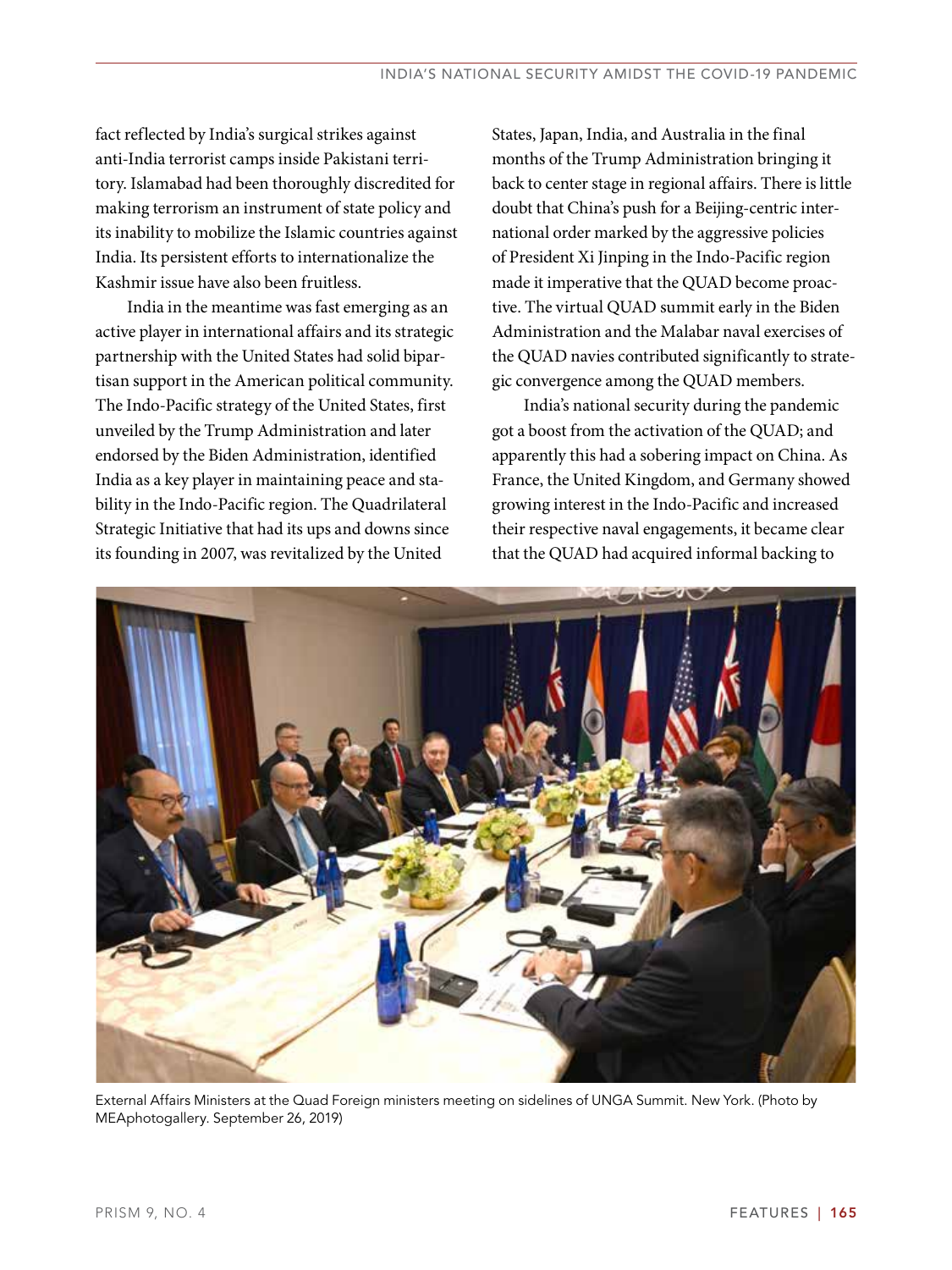its goal of securing order in an Indo-Pacific region under threat from China's disruptive activities. China's agreement to a mutual troop pullback after eleven rounds of talks was due to India's well-rounded economic, military, and diplomatic responses. China had issues with Japan, Australia, the United States, and India simultaneously. When the QUAD members assumed a more proactive posture and the Biden Administration expressed the intent to host an in-person summit, Beijing understandably scaled back its offensive moves to prevent or delay further consolidation within the QUAD. The QUAD was beginning to be perceived as an Asian NATO; and it was clearly not in China's interest to push it further in that direction. While the QUAD is unlikely to become an Asian NATO, the QUAD virtual summit ended in a joint statement and a menu of cooperation going beyond military/ naval cooperation.6

As the pandemic appeared to slow in the United States and Europe in 2021 and demands for a thorough investigation into the origin of the virus grew louder, China was not idle. It used its reported success in taming the pandemic and developing a vaccine to reverse its negative image and simultaneously unleashed "wolf warrior" diplomacy. The Western discourse on the relative decline of the United States, continuing American COVID-19 deaths, American political and social polarization, and a slow economic recovery emboldened Beijing to try to advance its transformation of the global order. China continues to threaten American allies and strategic partners in the Indo-Pacific region. Thus India continues to face a multi-dimensional strategic challenge from China.

While India has demonstrated the will and capability to repulse any Chinese incursion into Indian territory, China also threatens Indian interests in the immediate neighbourhood. As India faced increasing demand for vaccines during the second wave, China began to supply its own vaccines to smaller South Asian countries. China-Pakistan collaboration is well understood, but China has persistently tried to undermine Indian influence and soft power in smaller countries of South Asia as well. Unfortunately, sovereign debt has increased China's grip over decision-making processes in such and more may follow the same path in the future. A cautionary example of this is Sri Lanka where the Port of Humbantota Port was built with a Chinese loan. When Colombo defaulted on debt servicing, Beijing pushed for an agreement giving China control of the Port under a 99-year lease.

India's domestic security in the post-pandemic world will depend on its economic recovery. In the short run the enormous loss in gross domestic production, increase in unemployment due to job losses, and descent of many below the poverty line will impact the standard of living of millions, create further class division in society, and substantially increase the fiscal deficit of the government. Tax collection will also be a challenge. These factors will surely affect social security, income inequality, and may also lead to higher levels of minor and major crimes.

Projections of India's GDP in 2020-21 and 2021- 22 by various international and national agencies, including credit rating agencies have caused popular confusion. Projections of India's negative economic outlook will impact business psychology abroad and the potential flow of direct foreign investment into or leaving India. Nonetheless, initiatives already taken by the Modi Government, such as "Make in India," "Doing Business Easy," co-production and co-development, liberalization of investment policies, etc. are going to be on the economic policy agenda even after the end of the pandemic. Arguably though it is too early for accurate damage assessment, nor are credible predictions of the future trajectory of the Indian economy yet possible.

However, it can still be safely assumed that India's position in the world is unlikely to be affected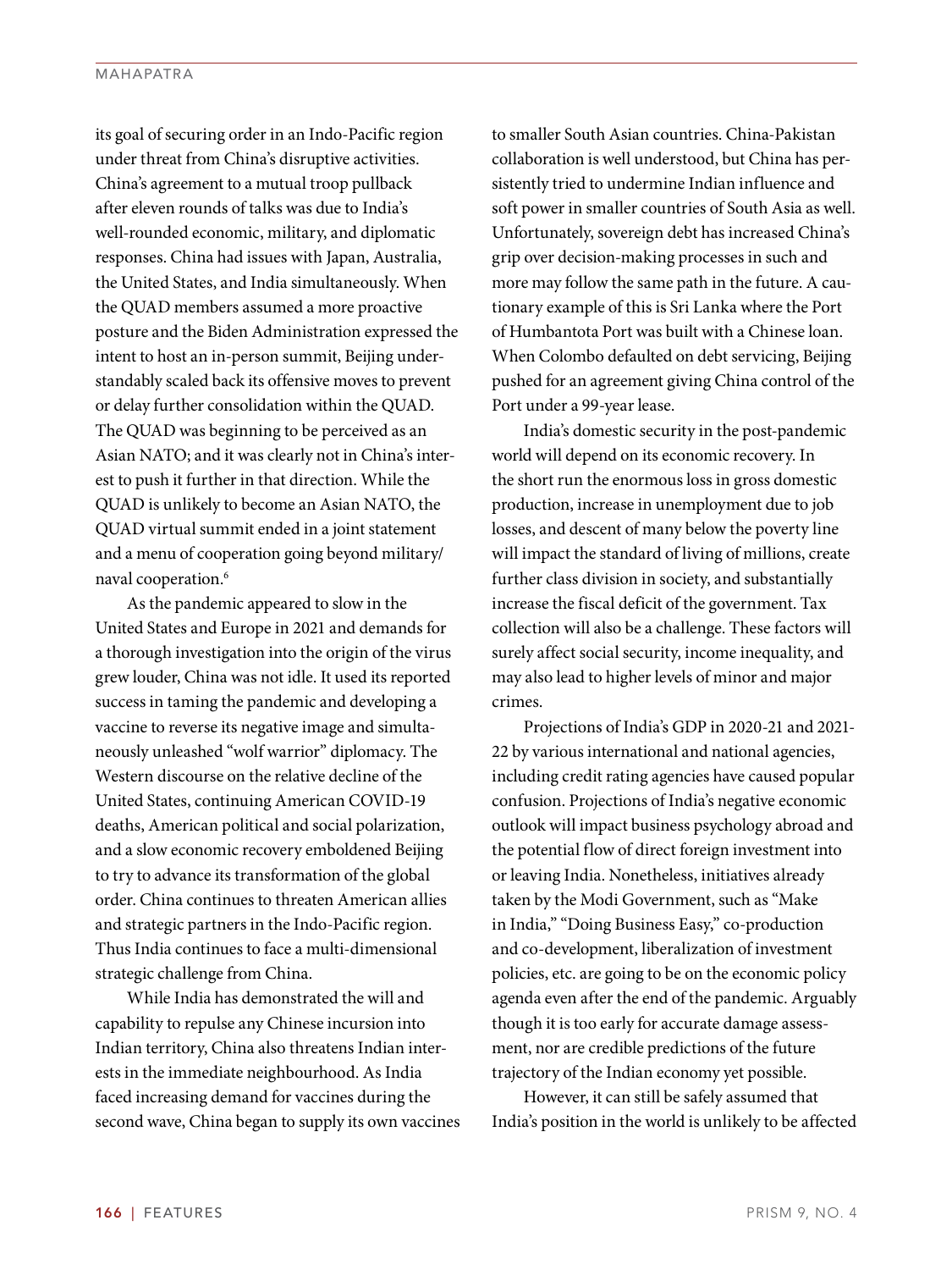to a degree sufficient to adversely affect its security. The pandemic has had a global impact and many countries, including the major powers, have been badly affected by it. Thus, the outcome of the pandemic will be "lose-lose" for almost every country. There will be no winners in the war against the COVID-19. To varying degrees, every country will suffer losses.

There will be no major change in the hierarchy of global power structures. Since the hard policy approach towards China adopted by the Trump Administration and an ongoing trade war, China's path to superpower status will experience major roadblocks. The United States will remain on the top of the global power hierarchy and China will be a mere competitor unlikely to overthrow the liberal world order and establish its own hegemonic order. Project European Union that had begun to falter before the pandemic, starting with the Eurozone crisis and moving on to BREXIT, will be a global player, but with systemic constraints.

Regardless of the outcome of the pandemic, the Indo-Pacific region will be the main center of economic activity and geopolitical tension in the world. While some analysts are of the opinion that the pandemic will shrink India's ability to be an effective player in world affairs due to the human and economic losses caused by the pandemic, such arguments are not convincing. In absolute terms, the death and negative impact of the pandemic on India is enormous. But such is the case with most of the major powers. How long India will take to reverse the economic losses is anybody's guess. Scholars and policymakers have been asking similar questions about their national economies in many capitals.

It is safe to predict that unlike the seismic shifts in the global order that occurred after the first and second world wars, or the cold war, there is little likelihood of a major systemic shift in the current global order once the COVID-19 pandemic subsides. India will endure as one of the major players

in the Indo-Pacific region. China will continue to be the eye of the storm in a power struggle that has been unfolding in the Indo-Pacific region. Beijing has been trying to alter the status quo in the region and reduce, if not eliminate, American influence through its financial and military power and technological prowess. Many countries of the region have already found themselves in a dilemma if they have to choose between the United s and China. The Trump Administration took tough measures to counter China and the Biden Administration has pursued similar goals with minor modifications in methods and approaches.

Unlike in the past, India is slowly but persistently inching towards strategic understanding of if not full alignment with the United States. India's ambition to befriend China through a closer economic relationship to enable the peaceful resolution of border disputes has not borne fruit. Chinese geopolitical behaviour has awakened India to China's ulterior motives. Consequently, the strategic convergence of interests among the United States, India, Japan, and Australia—the QUAD—may define the future Indo-Pacific order. **PRISM**

## *Notes*

1 https://economictimes.indiatimes.com/news/ economy/indicators/luxury-and-hunger-india-sees-twofaces-of-an-unequal-pandemic/articleshow/83477094. cms

2 https://economictimes.indiatimes.com/news/economy/indicators/ sharpening-income-inequalities-telling-story-of-uneven-economic-recovery-amid-pandemic-d-subbarao/ articleshow/83479655.cms?utm\_source=contentofinterest&utm\_medium=text&utm\_campaign=cppst

3 https://www.livemint.com/economy/ covid19-pandemic-relapse-spells-trouble-for-the-middleclass-in-india-11623582065443.html

4 https://indianexpress.com/article/business/ covid-second-wave-indian-economy-rbi-7319301/